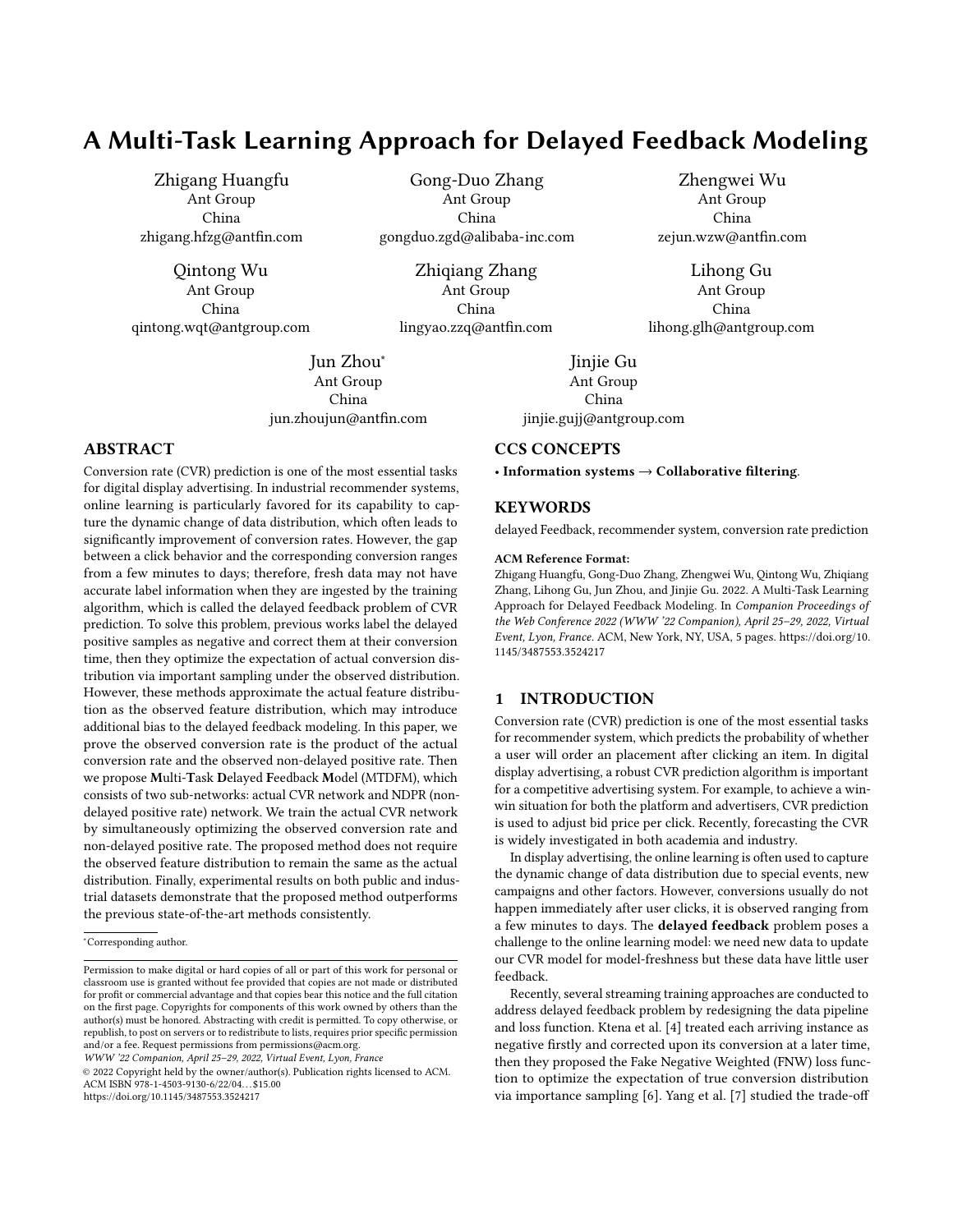between waiting more accurate labels and exploiting fresher training data in the context of streaming CVR prediction. In their work, the training pipeline is designed by a short time window, when conversions occur in this window, these instances are labeled as positive and other instances are labeled as negative until they are converted. Then they proposed Elapsed-Time Sampling Delayed Feedback Model (ES-DFM) which is also a importance sampling based method to learn the actual CVR model under the observed distribution. Although these works achieve exciting performance, these methods have some issues. First, these important sampling based methods approximate the actual feature distribution as the observed feature distribution, we prove this assumption does not hold in our section 2.2. Second, these methods can only be used for the data pipeline they designed. In order to distinguish, we called the data pipeline used by FNW as real-time pipeline and data pipeline used by ES-DFM as elapsed-time pipeline.

In this work, we address these issues and propose a multi-task learning approach for delayed feedback modeling (MTDFM), which does not require the observed feature distribution to remain the same as the actual distribution and can be used in both real-time pipeline and elapsed-time pipeline. Instead of training the actual CVR model directly, the proposed method treats the actual CVR rate  $p_{\text{c}vr}$  as an intermediate variable which multiplied by the observed delayed positive rate  $p_{dp}$  equals to the observed CVR rate  $p_{ocor}$ . Concretely, our model consists of two sub-networks: actual CVR network and NDPR (non-delayed positive rate) network. By making good use the relationship between the observed distribution and the actual distribution, We train the actual CVR model with the help of two auxiliary tasks of  $p_{dp}$  and  $p_{ocvr}$  . Our main contribution can be summarized as following:

- We propose a multi-task learning approach for delayed feedback modeling, which does not require the observed feature distribution to remain the same as the actual distribution. Moreover, we give the convergence of our method.
- We give the unified form for the relationship of actual and observed CVR distribution under the elapsed-time and the real-time pipeline. Therefore, our method can be used in both pipelines.
- We conduct experiments on public and industrial datasets. Our method outperforms the previous state-of-the-art results.

#### 2 METHOD

#### 2.1 Background

We focus on the CVR prediction task which can be formulated as probabilistic prediction of binary classification over a dataset  $D = \{x_i, y_i\}_{i=1}^N$ , where x is the feature which consists of user field and item field and  $y \in \{0, 1\}$  indicates the conversion label.

In practice, the ground truth label is unavailable since conversion action may delay a long period of time. In order to address the delayed feedback problem in the CVR prediction, the common approach is to wait for the real conversion in a certain time interval [\[7,](#page-4-3) [8\]](#page-4-4). Fake Negative Weighted (FNW) approach [\[4\]](#page-4-1) can be viewed as a special case that waiting time window size is zero. Although the waiting time approach could partially correct the samples, the samples outside the waiting time window would be



Figure 1: An illustration of different types of samples on training pipeline.

incorrectly labeled as negative. In conclusion, as the Figure 1 shows, there exists three types of samples:

- Negatives. Negatives are samples that conversion does not occur inside the waiting time window.
- Delayed Positives. Delayed Positives have conversion action outside the waiting time window and are ingested into the training pipeline as soon as the engagement takes place.
- Positives. Positives are samples that conversion action takes place inside the waiting time window.

Then we denote  $p$  as the true data distribution and  $q$  as the biased observed data distribution which consists of the above three types of samples. Moreover,  $p(y = 1|x)$  is the true conversion probability,  $q(y = 1|x)$  is the probability of observing a conversion in the biased distribution and  $q(dp = 1|x)$  denotes the probability of observing a delayed positive action in the biased distribution, where  $dp \in \{0, 1\}$ is the label of delayed positive.

## 2.2 Relationship between True and Observed Conversion Distributions

With the ingestion of delayed positive samples, we know that  $q(dp = 0) = \frac{1}{1+p(dp=1)}$  and  $q(dp = 1) = \frac{p(\hat{d}p=1)}{1+p(dp=1)}$  $\frac{p(ap-1)}{1+p(dp-1)}$ . We can also get  $q(x|dp = 0) = p(x)$  since the ingestion doesn't affect samples inside the waiting time window and  $q(x|dp = 1) = p(x|dp = 1)$  and  $q(x | y = 1) = p(x | y = 1)$  since the feature distribution of duplicated samples and conversion samples are the same in both true and observed data distribution. At last, we can get  $q(y = 1) = \frac{p(y=1)}{1+p(dp-1)}$  $\frac{p(y-1)}{1+p(dp=1)},$ since added delayed positive samples and true positive samples will be eventually labeled as positive in the observed data.

Based on probability equations described above and the law of total probability, the feature probability in the observed data can be computed as:

<span id="page-1-0"></span>
$$
q(x) = q(dp = 0)q(x|dp = 0) + q(dp = 1)q(x|dp = 1)
$$
  
= 
$$
\frac{p(x)}{1 + p(dp = 1)} + \frac{p(x|dp = 1)p(dp = 1)}{1 + p(dp = 1)}
$$
  
= 
$$
\frac{p(x) + p(x, dp = 1)}{1 + p(dp = 1)}.
$$
 (1)

Based on probability equations described above and the formula for conditional probability, the joint observed distribution can be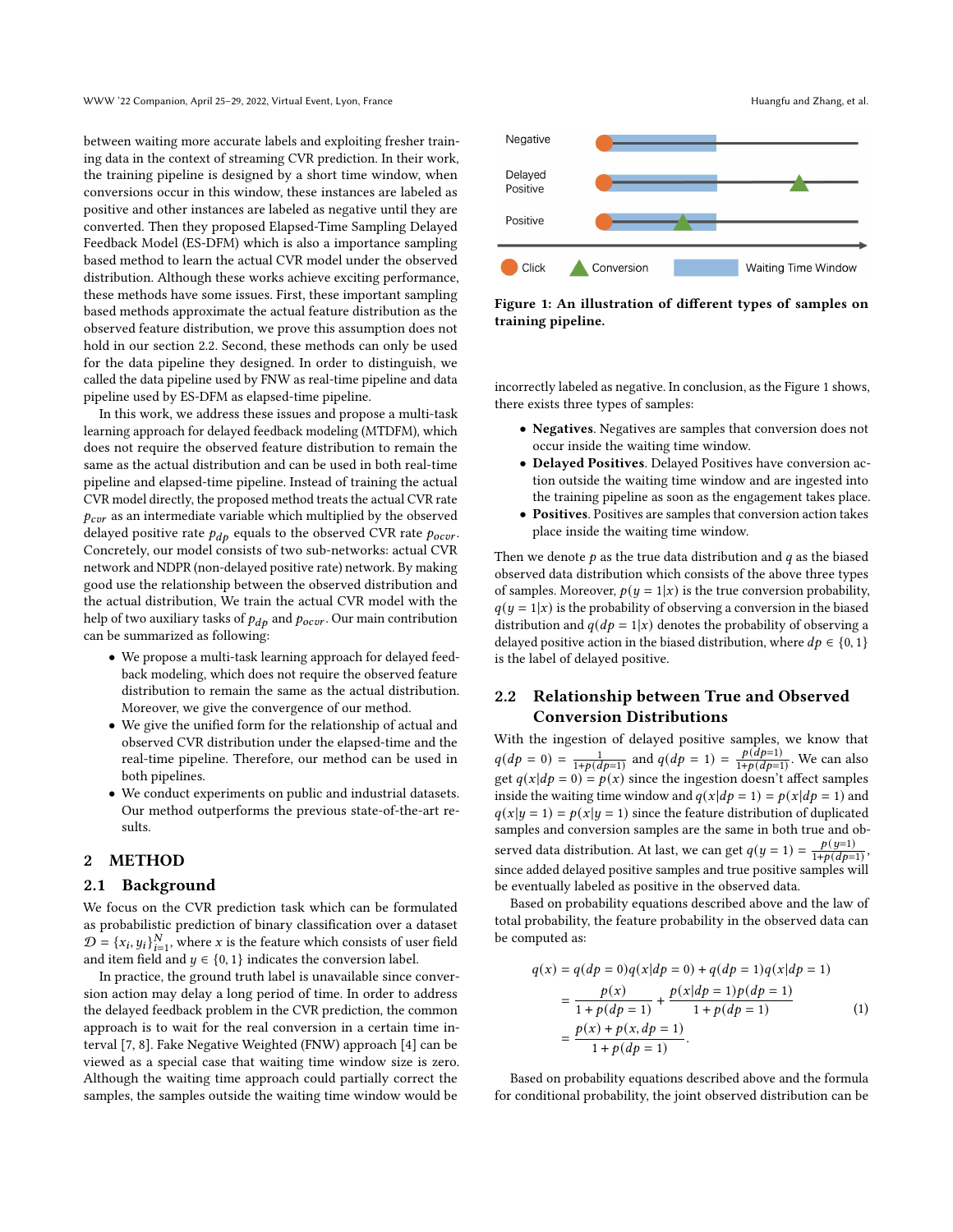A Multi-Task Learning Approach for Delayed Feedback Modeling WWW '22 Companion, April 25–29, 2022, Virtual Event, Lyon, France

computed as:

<span id="page-2-0"></span>
$$
q(x, y = 1) = q(x|y = 1)q(y = 1)
$$
  
= 
$$
\frac{p(x, y = 1)}{1 + p(dp = 1)}.
$$
 (2)

By replacing Eq. [\(1\)](#page-1-0) and Eq.[\(2\)](#page-2-0) in the conditional probability formula that  $q(y = 1|x) = \frac{q(x, y=1)}{q(x)}$ , we can obtain:

<span id="page-2-1"></span>
$$
q(y = 1|x) = \frac{p(x, y = 1)}{1 + p(dp = 1)} \cdot \frac{1 + p(dp = 1)}{p(x) + p(x, dp = 1)}
$$
  
= 
$$
\frac{p(x, y = 1)}{p(x) + p(x, y = 1, dp = 1)}
$$
  
= 
$$
\frac{p(y = 1|x)}{1 + p(y = 1|x)p(dp = 1|y = 1, x)}
$$
  
= 
$$
\frac{p(y = 1|x)}{1 + p(y = 1|x)q(dp = 1|y = 1, x)},
$$
 (3)

where the last equation in Eq. [\(3\)](#page-2-1) holds because the delayed positive distribution is unbiased in both true and observed data when conditioned on conversion.

Finally, after arranging Eq. [\(3\)](#page-2-1), we can obtain the relationship between true and observed conversion distributions as:

$$
p(y = 1|x) = \frac{q(y = 1|x)}{q(dp = 0|x)},
$$
\n(4)

where  $q(dp = 0|x) = q(y = 0|x)$  when the data pipeline is the real-time pipeline.

## 2.3 Multi-task Delayed Feedback Modeling

<span id="page-2-2"></span>

Figure 2: The Overall Architecture of MTDFM, which Consists of Two Tasks which Predict Observed Conversion and Non-conversion Behaviors.

In this section, we provide details of our proposed method, MTDFM (Multi-task Delayed Feedback Modeling). Figure [2](#page-2-2) illustrates the overall architecture overview of MTDFM, which consists of two sub-networks: CVR (post-click conversion rate) network illustrated in the left part and NDPR (non-delayed positive rate)

network in the right part. Then we conduct a multi-task learning approach to simultaneously predict the observed conversion probability  $q(y = 1|x)$  and the non-delayed positive probability  $q(dp = 0|x)$ . Besides, we model *pNDPR* instead of *pOCVR* (observed post-click conversion rate) since divided by  $pCVR$ , which is usually a small number, would rise numerical instability. Inspired by ESMM [\[5\]](#page-4-5) which consists of same structured CVR and CTR networks, we adopt fully-connected neural networks in CVR and NDPR modules and share embedding lookup table between them.

The loss function of MTDFM is defined as:

<span id="page-2-3"></span>
$$
L(\theta_{cov}, \theta_{ndpr}) = \sum_{i=1}^{N} l(y_i, f_{\theta_{cov}}(x_i) [f_{\theta_{ndpr}}(x_i)]) + \sum_{i=1}^{N} l(1 - dp_i, f_{\theta_{ndpr}}(x_i)),
$$
\n(5)

where  $\theta_{\text{cor}}$  and  $\theta_{\text{ndpr}}$  are the parameters of CVR and NDPR networks,  $l(\cdot)$  is cross-entropy loss function and the terms in [ $\cdot$ ] brackets are not taken into account in the gradient calculation of the loss with respect to the input. Note that the sub-networks in MTDFM apply fully-connected neural network, which can be substituted by other more sophisticated models [\[2,](#page-4-6) [3,](#page-4-7) [10,](#page-4-8) [11\]](#page-4-9), which might obtain better performance. Due to limited space, we omit it and focus on tackling challenges of handling conversion delayed feedback in real practice.

#### 2.4 Convergence Proof

=

In this section, we give a theoretical proof that  $pCVR$  in MTDFM will converge to true conversion rate via online gradient descent. Note that the gradient of  $\theta_{ndpr}$  is only contributed by the second part in loss function defined in Eq. [\(5\)](#page-2-3) and the label  $1 - dp_i$  is unbiased, therefore  $f_{\theta_{ndpr}}(x)$  will eventually converges to the true observed non-delayed positive probability. Finally, the gradient of  $L(\theta_{\text{cor}})$  with respect to  $f_{\theta_{\text{cor}}}$  can be written as:

$$
\frac{\partial L}{\partial \theta_{cor}} = \frac{\partial \left\{ q(y=1|x) \log \left( f_{\theta_{cor}}(x) [f_{\theta_{ndpr}}(x)] \right) \right\}}{\partial f_{\theta_{cor}}}
$$
(6)

$$
+\frac{\partial \left\{ (1-q(y=1|x)) \log(1-f_{\theta_{cor}}(x)[f_{\theta_{ndpr}}(x)]) \right\}}{\partial f_{\theta_{cor}}}\tag{7}
$$

$$
\frac{p(y=1|x)q(dp=0|x)}{f_{\theta_{cor}}(x)}\tag{8}
$$

$$
-\frac{(1-p(y=1|x)q(dp=0|x))[f_{\theta_{ndpr}}(x)]}{1-f_{\theta_{cor}}(x)[f_{\theta_{ndpr}}(x)]}
$$
(9)

<span id="page-2-4"></span>
$$
\approx \frac{q(dp = 0|x) (p(y = 1|x) - f_{\theta_{cur}}(x))}{f_{\theta_{cur}}(x) (1 - f_{\theta_{cur}}(x)q(dp = 0|x))}.
$$
\n(10)

Eq. [\(10\)](#page-2-4) holds when  $f_{\theta_{ndpr}}(x)$  converges to  $q(dp = 0|x)$  after training sufficient steps. When  $f_{\theta_{cur}}(x) > p(y=1|x)$ ,  $\partial L/\partial f_{\theta_{cur}}$ 0. When  $f_{\theta_{\text{cor}}} (x) < p(y = 1|x)$ ,  $\partial L / \partial f_{\theta_{\text{cor}}} > 0$ . This indicates that the output of sub-network CVR  $f_{\theta_{cor}}(x)$  converges to true conversion distribution  $p(y = 1|x)$  and the gradients always point towards the right direction.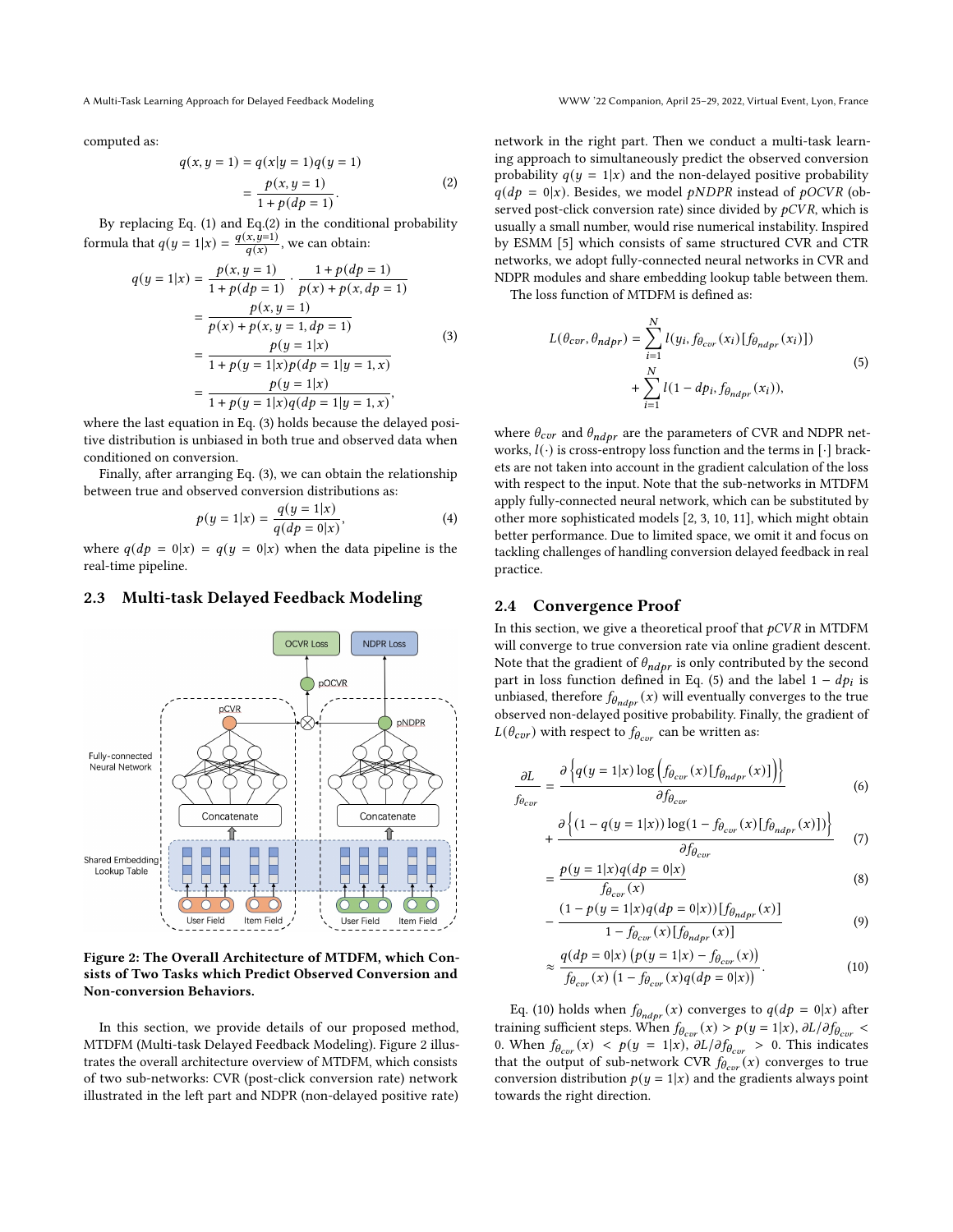<span id="page-3-0"></span>Table 1: Offline Results between MTDFM and Baselines of Criteo Dataset.

| Methods       | <b>AUC</b> | PR-AUC |
|---------------|------------|--------|
| <b>FNC</b>    | 0.8065     | 0.5817 |
| <b>FNW</b>    | 0.8079     | 0.5935 |
| <b>ES-DFM</b> | 0.8082     | 0.5963 |
| <b>MTDFM</b>  | 0.8103     | 0.5955 |
| MTDFM-win     | 0.8107     | 0.6000 |
| ORACLE*       | 0.8181     | 0.6126 |

## 3 EXPERIMENTS

#### 3.1 Data Sets

To evaluate the effectiveness of different methods, we conducted experiments on a public dataset Criteo [\[1\]](#page-4-10) and an industrial dataset from the online environment of Alipay application. The Criteo dataset is widely used for the delayed feedback problem. It cantains more than 15 million samples for 60 days and we use 7 days for our experiments. The Alipay dataset is collected from the marketing activities. We sub-sample 2% of the users and the sampled dataset contains about 2 million samples.

## 3.2 Experimental Setting

We chose the state-of-the-art delayed feedback models as baselines for efficiency comparison. The baselines include Fake Negative Weighted (FNW) [\[4\]](#page-4-1), Fake Negative calibration (FNC) [\[4\]](#page-4-1) and Elapsed-Time Sampling Delayed Feedback Model (ES-DFM) [\[7\]](#page-4-3). All methods include baselines and MTDFM use the same model architecture. The learning rate is set 0.01 and L2 regularization strength is set 10−<sup>6</sup> . We use Area Under Curve (AUC) and Area Under the Precision-Recall Curve (PR-AUC) as metrics.

#### 3.3 Streaming Experimental Protocol

We follow the streaming experimental setting in [\[7\]](#page-4-3) and we construct the streaming data with the observed labels. Then the false negative data samples are added at their conversion time. The streaming data is divided into multiple sequence subsets according to their training hours. One subset only contains one hour data. These subsets will be fed into models sequentially. When the training process is completed with the data of  $t$  hours, the data of  $t + 1$ hours will be used as evaluation. The AUC metrics is calculated with the means of all subsets. Due to a marketing activities last for a short time and usually do not exceed one month, in order to better evaluate different models for real marketing scenarios, we omit the pre-training phase and train all models only using streaming training.

To verify the performance of elapsed time, we train MTDFM with different settings. MTDFM adopts the same real time streaming training as FNW and FNC. MTDFM-win adopts 15 minutes elapsed time window with the same settings as ES-DFM in the paper[\[7\]](#page-4-3).

#### 3.4 Experimental Comparison

The results are shown in Table [1](#page-3-0) and Table [2.](#page-3-1) The best results are marked in bold. Except baselines, we also show the performance of an ORACLE<sup>∗</sup> model. The ORACLE<sup>∗</sup> model uses training dataset with the ground truth labels instead of observed labels. There is no delayed feedback problem for ORACLE<sup>∗</sup> model's CVR prediction. The performance of ORACLE<sup>∗</sup> model is the upper bound of other methods. It can be found that MTDFM-win achieves the best performance in terms of AUC and PR-AUC of Criteo dataset. On Alipay dataset, MTDFM-win achieves the best performance in terms of AUC. The PR-AUC of MTDFM is better than MTDFM-win on Alipay dataset. The results show that using elapsed time window does not necessarily get the best result. It's a trade-off on the size of elapsed time window.

<span id="page-3-1"></span>Table 2: Offline Results between MTDFM and Baselines of Alipay Dataset.

| Methods       | <b>AUC</b> | PR-AUC |
|---------------|------------|--------|
| <b>FNC</b>    | 0.6694     | 0.1203 |
| <b>FNW</b>    | 0.7069     | 0.1115 |
| <b>ES-DFM</b> | 0.6700     | 0.1064 |
| <b>MTDFM</b>  | 0.7022     | 0.1245 |
| MTDFM-win     | 0.7139     | 0.1153 |
| ORACLE*       | 0.8438     | 0.2047 |

## 4 RELATED WORK

Chapelle [\[1\]](#page-4-10) first proposed a delayed feedback model (DFM) by applying survival time analysis under the assumption that the delay distribution is exponential. Yoshikawa and Imai [\[9\]](#page-4-11) improved the model presented in Chapelle without assuming any parametric distributions, in which the authors suggested a non-parametric delayed feedback model (NoDeF) to capture the time delay. Yasui et al. [\[8\]](#page-4-4) formulated the delayed feedback as a data shift where the training and test conditional label distributions are different and proposed an importance weighting approach (FSIW) to handle. One significant drawback of these methods was that they are hard to apply in the continuous training setting.

Ktena et al. [\[4\]](#page-4-1) proposed to use loss functions of the Fake Negative Weighted (FNW) and Fake Negative calibration (FNC), which are applied for the first time on the delayed feedback problem, in online training via online gradient descent. Yang et al. [\[7\]](#page-4-3) proposed Elapsed-Time Sampling Delayed Feedback Model (ES-DFM), which models the relationship between the observed conversion distribution and the true conversion distribution.

#### 5 CONCLUSION

In this paper, we propose a multi-task learning approach MTDFM to address the delayed feedback problem in the streaming CVR prediction. Our approach learns the actual CVR model with the help of two auxiliary tasks of observed CVR rate and observed nondelayed positive rate. Moreover, MTDFM is a more general method comparing with previous approaches designed for a specific stream. Finally, experiments show MTDFM outperforms the previous stateof-the-art on both public and industrial data.